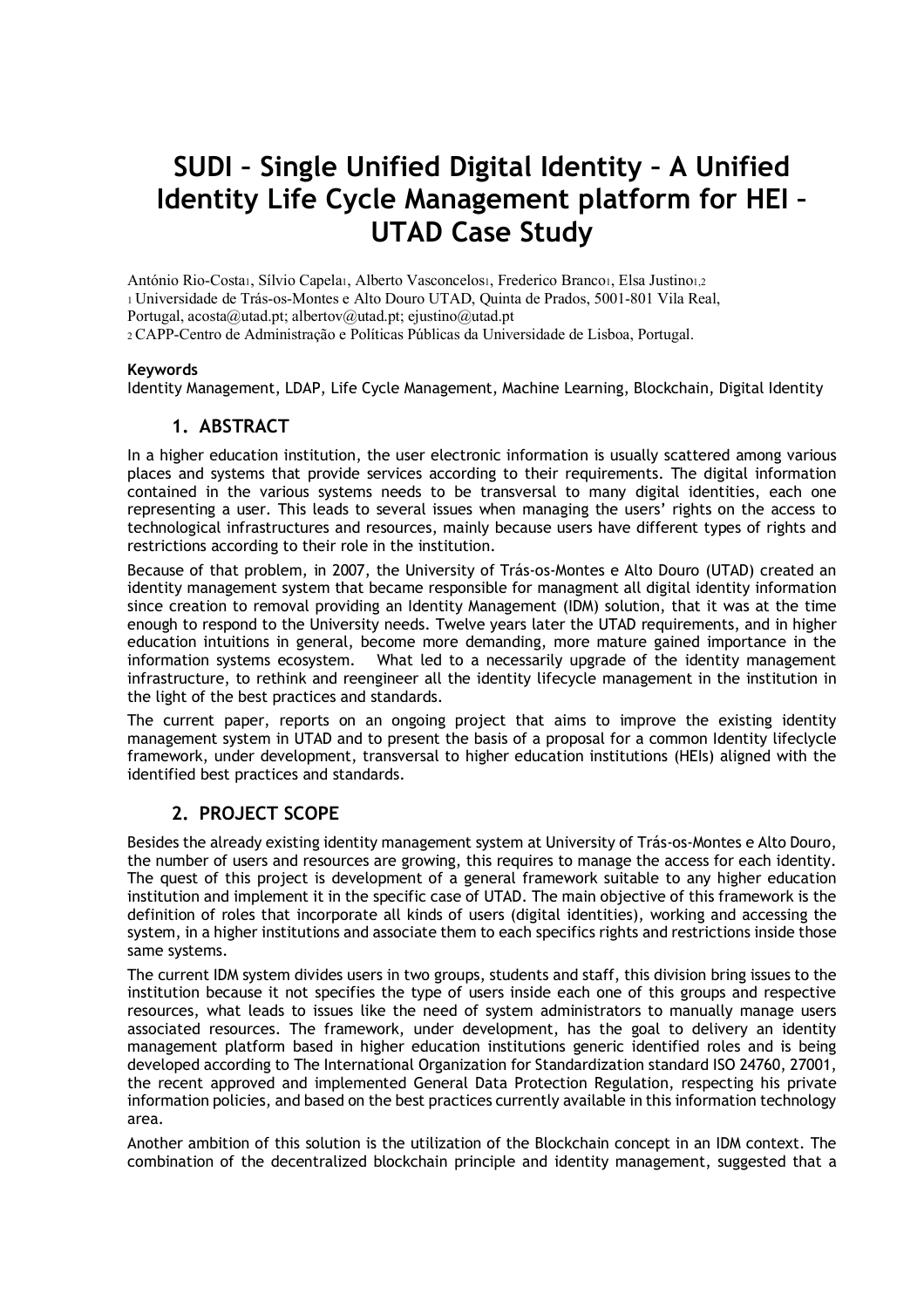digital ID can be created for each digital identity to relate the respective user to all transactions carried out by him. This integration of the blockchain concept it will assure to the user the preservation of the "timeline" and it will create a history of interactions by that user.

## **3. TECHNICAL APPROACH**

#### **3.1. ISO 27001**

The quantity of sensitive data in a higher education institution is countless, this type of organization not only contains individual personal information, like data related to employees and students, but also important organization data as financial information. So, this quantity of sensitive information leads to what is the most important point of an information security management system (ISMS) and that needs a large focus by any organizational entity that is the management of sensitive organizational information.

In order to achieve guaranteed security and integrity in an ISMS the International Organization for Standardization created the ISO 2700. The standard ISO 27001 is a specification written by the best specialists in security information which contains technical information about a methodology about how to build and implement an ISMS in an organization.

In this case scenario and in order to develop a trustworthy higher education institutional IDM framework, the attention given to this matter of work represents what should be a major target to ensure since the first product idea. By that, the implementation of the current project according with standard ISO 27001 evidence a special care with users' personal and sensitive information.

## **3.2. ISO 24760**

One big problem when developing an information system is the definition of terms, concepts and ideas. The non-definition of this values could lead to a misunderstanding of communication, ideas and decrease the viability of the final application product. So, according to that and the current project achievement to deliver an identity management framework for higher education institutions, meaning an inclusion of a large and distinct groups of entities, the need of a universal definition of terms and concepts is an imperative requirement. The International Organization for Standardization, in order to create a universal guide containing all definitions related to identity management, developed the ISO 24760. The standard ISO 24760 specifies definitions, terms, concepts of identity, identity management and their relationships.

The most important part of an identity management platform are the users, since they represent a large and fundamental section of any organizational system. According to the standard ISO 24760, users represent an entity which can be a person, organization or another sub-system. As stated in the same standard, a user representation in a digital system or technological infrastructure is defined as a digital identity. A digital identity contains attributes and some of them, normally an pair "Username" and respective "Password", can be used as credentials to guarantee access to the information system, identifying that user to the system.

# **3.3. GENERAL DATA PROTECTION REGULATION (GDPR)**

In the last years, the exponential evolution of the technological systems led to a global preoccupation about how the data contained in that systems could be protected against unauthorized access or it could be protected against illegal selling. In 2016, the European Union (EU) adopted the General Data Protection Regulation, making it one of the biggest achievements in recent years. The GDPR was created in order to replace the old and out of dated 1995 Data Protection Directive, which was been created in the internet childhood. So, it was given two years to all EU member states to ensure conditions of a complete implementation in their countries of the GDPR by May 2018.

The European Union's approved General Data Protection Regulation stipulates, as an overall, the protection of personal information as a fundamental right that should be guaranteed to any citizen. In the GDPR are specified all the rules that the organizations should necessarily obey in order to guarantee the secrecy of all sensitive and personal information existing in their systems and technological infrastructures.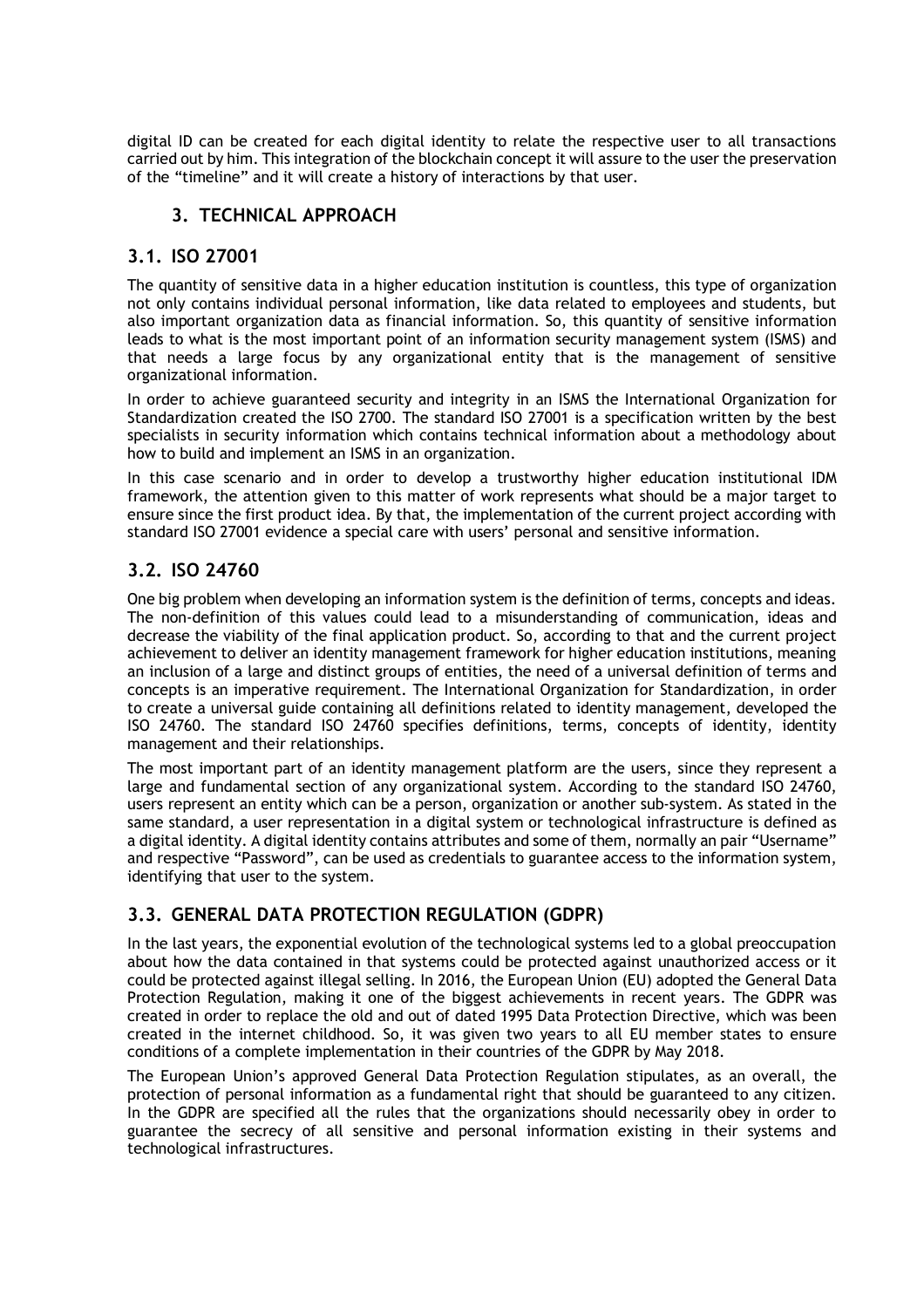# **3.4. PRIVACY IMPACT ASSESSMENT (PIA)**

Privacy Impact Assessment (PIA) concept emerged in mid-1990s and his impact in Europe gained more visibilty with the implementation in all European Union (EU) member states of the General Data Protection Regulation (Art. 35 of the GDPR). The article 35 of the GDPR denominated "*Data protection impact assessment"* it's the first article of Section 3, "*Data protection impact assessment and prior consultation"*, and it refers to an obligation by the controller to conduct an impact assessment when the data processed by his system represent, in any circumstance, *"a high risk to the rights and freedoms of natural persons"* (Art. 35(3) of the GDPR).

In order to achieve a right approach in the assessment development, the article 35 of the GDPR specifies the minimum requirements that a PIA should contain to be valid and particular case scenarios where a PIA shall be necessarily required. In a more precise way, the Privacy Impact Assessment is an analysis, made by an organizational institution to his own processes, seeing how these processes can affect or compromise the privacy of individual's sensitive and personal data, before starting processing it.

# **3.5. INFORMATION SECURITY POLICY – BEST PRACTICES**

The management of sensitive information represents a large responsibility to any information system. Based on importance given to that matter, institutions created best practice guides in order to reduce possible risks of data violation or identity theft. These available guides provide information guides with templates that can be used to achieve an information security policy for this project framework, combining legal requirements and current best practices.

The ongoing project, besides following the International Organization for Standardization's ISO 24760, 27001, follows the best practice guides available in this scientific area, ensuring a suitable working framework capable of being adopted by any individual higher education institution improving their identity management platform without compromising the information contained in it.

# **4. CURRENT IDENTITY LIFECYCLE SOLUTION**

The University of Trás-os-Montes e Alto Douro technological infrastructure provides a set of information systems that have as a main goal the support of administrative procedures and guarantee a series of digital services to the users which led to the IDM issue approached in this paper and to the final product solution designed in order to solve the problem.

The existing information system of UTAD, besides having some weaknesses in the identity management technological area, have some strong points that deserve to be underlined in order to understand the current context and situation of this specific higher education institution. From the strong points should be approached the solid and mature information system, the UTAD has a relevant physical infrastructure that counts with many years of updates and implementations, this gives to the university a stable environment to develop, implement and test applications/solutions without technical preoccupations. Another major point that deserve special reference is that almost every UTAD services are available in web, meaning that the current staff as experience in working with web technologies.

The IDM system available at this moment at UTAD was developed to solve the digital identities problems at that moment and designed according to the needs of that time without following any best practice rules or preparation for future certification. The UTAD's current technological infrastructure and identity management system has the following overall architecture: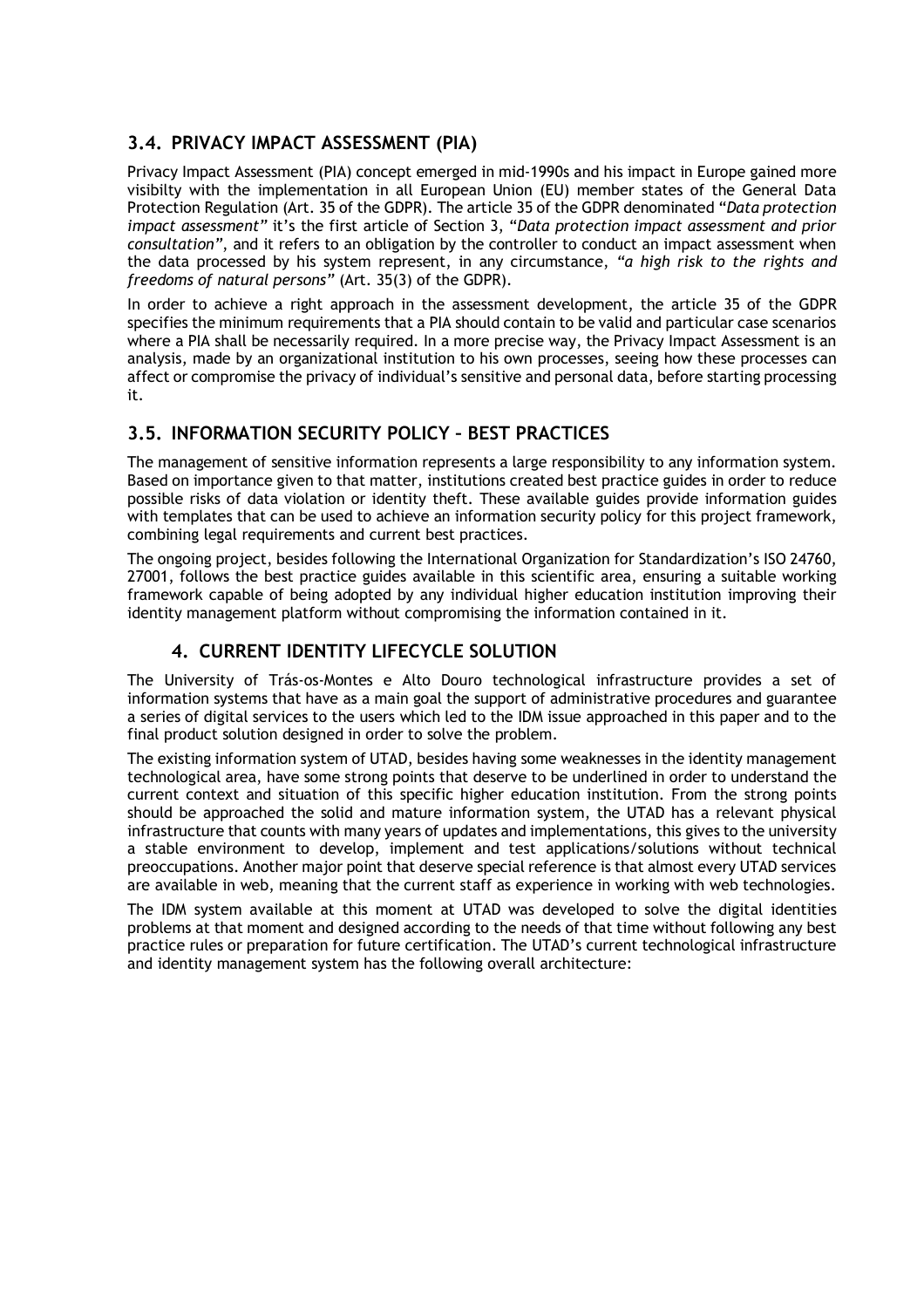

*Figure 1- UTAD's current technological infrastructure and IDM system overall architecture*

As seen in **Figure 2** the current identity management system isn't based in a roles management type, which means that to each digital identity (user) of the technological infrastructures the system administrator is responsible for managing user's permissions and resources what makes it nonflexible/agile for the constant needs and demands.

Another problem of the current identity management system is the non-definition of a lifecycle to each user, this means that there isn't any stipulation of when a digital identity can, or it should be denied access to University technological infrastructures. Besides the aim to cut out the need of many digital identities per user, this system didn't obliterate completely the problem, in fact, if a student becomes a collaborator with the university, which means a "Staff Member", it will need a second account that gives him access to the staff resources.

## **5. EXPECTED IDENTITY LIFECYCLE SOLUTION**

The objective of the project in progress is the development of a framework that allows a single digital identity for all resources, thought and developed according to The International Organization for Standardization ISO 24760, 27001, respecting the recent privacy policies approved with de European Union General Data Protection Regulation and following the best practices currently available in this information technology area. The intended framework will also be capable of identifying unusual behaviors by users. In order to achieve that, it will be used machine learning technology, which will establish a standard conduct to each digital identity, according to his usual interactions. The main objective of including this technology is that it will help to identify possible attacks to the UTAD private information and users' identity theft attempt. Another technology that can be used to prevent identity theft or credentials corruption is the blockchain concept. So by that and the importance given by University of Trás-os-Montes e Alto Douro to the treatment of personal and sensitive data of users the expected identity lifecycle solution wants to be able of implementing the Blockchain concept, giving the user full control of his credentials and making available to him a personal historic which enables a complete "life report" of the digital identity, recording different interactions from that user to any system and specifying the types of interaction or transaction with historical data like related intervenient parts and date of interaction.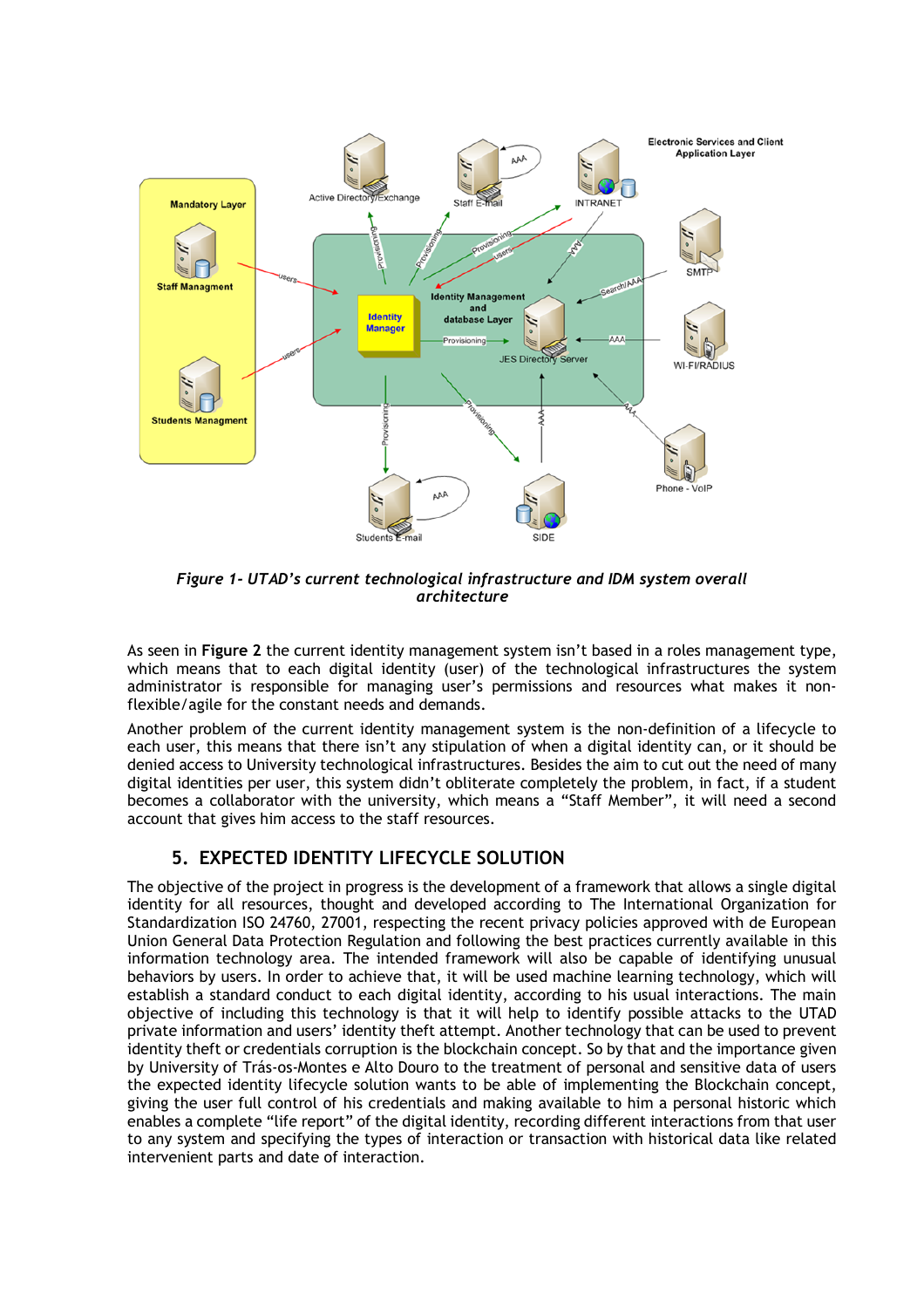As seen in the previous chapter, the current system does not specify types of users (roles) besides the "Students" and "Staff" big roles. The intended of this project is an elaboration of generic and default roles, for each type of user of the UTAD technological infrastructure, which include all kind of possible users. A simple example of the need for this kind of IDM framework is a student that graduates and become teacher on the same university, by the usual procedure it will be created a new digital identity or manually modified the resources that the student, now as a teacher, can access on the technological infrastructures. This process makes what appear to be a simple transaction not efficient and take unnecessary time from both parts, student and University. The ongoing project is thought in order to simplify these tasks, in the same example, the digital identity is associated to a "student" role and when he becomes a teacher that role is simply changed to a "teacher" role, it will take no time for the user, he will keep the same credentials as before and all the resources associated to the "teacher" role will be available for him.

For development and implementation of the ongoing project it will be used Midpoint, Midpoint is an opensource Identity Management system that allows defining the organizational structure, which allows the definition of roles according to departments or groups and also allows the management of users, roles and resources. The existence of an opensource solution that allows the creation, development and implementation of the intended product like Midpoint, guarantees that there isn't no technological limitation for this project in a real case as intended.

## **6. CONCLUSIONS AND FUTURE WORK**

The needs and requirements of higher education institutions today are growing exponential which makes it a matter of concern for the years to come. The higher education institutions today must make critical adjusts to the technological infrastructures available to satisfy not only the needs of a constantly growing and changing universe of users, which includes internal users of the system and external system users, but also in certification of that infrastructures ensuring a prospect future for them.

The main goal of the ongoing project is the development of an identity management framework based on nowadays higher education institutions requirements and shape it to the specific's necessities of the University of Trás-os-Montes e Alto Douro. This project represents an ambition to deliver a pioneer and certified framework, satisfying all the current standards in this area of technological information and identity management (ISO 24760, 27001), besides that it will follow and respect all current regulation concerning privacy and sensitive/personal information treatment (GDPR).In addition to that it will includes and follow the best practices available in the identity management and information privacy areas. Furthermore, new technological concepts like Blockchain or Machine Learning it will be used in order to give the framework the intended innovative character in protection and preservation of personal and sensitive users' digital information, being that the main current concerns in identity management systems.

By all that, the final project product it will be an innovating framework that can be easily shaped to individual higher education institutions, in this case scenario the University of Trás-os-Montes e Alto Douro, making it a long-term framework solution in the area of identity management and upgradable worthy for the years to come.

## **7. REFERENCES**

GÉANT website (2010). *Information Security Policy - Best Practice Document*. Retrieved February 11, 2019, from: https://services.geant.net/sites/cbp/Knowledge\_Base/Security/Documents/gn3-na3-t4ufs126.pdf.

Evolveum website (2018). *Why is midPoint the Best Identity Management and Identity Governance platform?.* Retrieved February 12, 2019, from: https://evolveum.com/midpoint/

Oracle website (2018). *Best Practices for Identity and Access Management (IAM) in Oracle Cloud Infrastructure*. Retrieved February 14, 2019, from: https://cloud.oracle.com/iaas/whitepapers/bestpractices-for-iam-on-oci.pdf.

EUR-Lex Access to European Union law website (2016). *Official Journal of the European Union.*  Retrieved February 15, 2019 from: https://eur-lex.europa.eu/legalcontent/EN/TXT/PDF/?uri=OJ:L:2016:119:FULL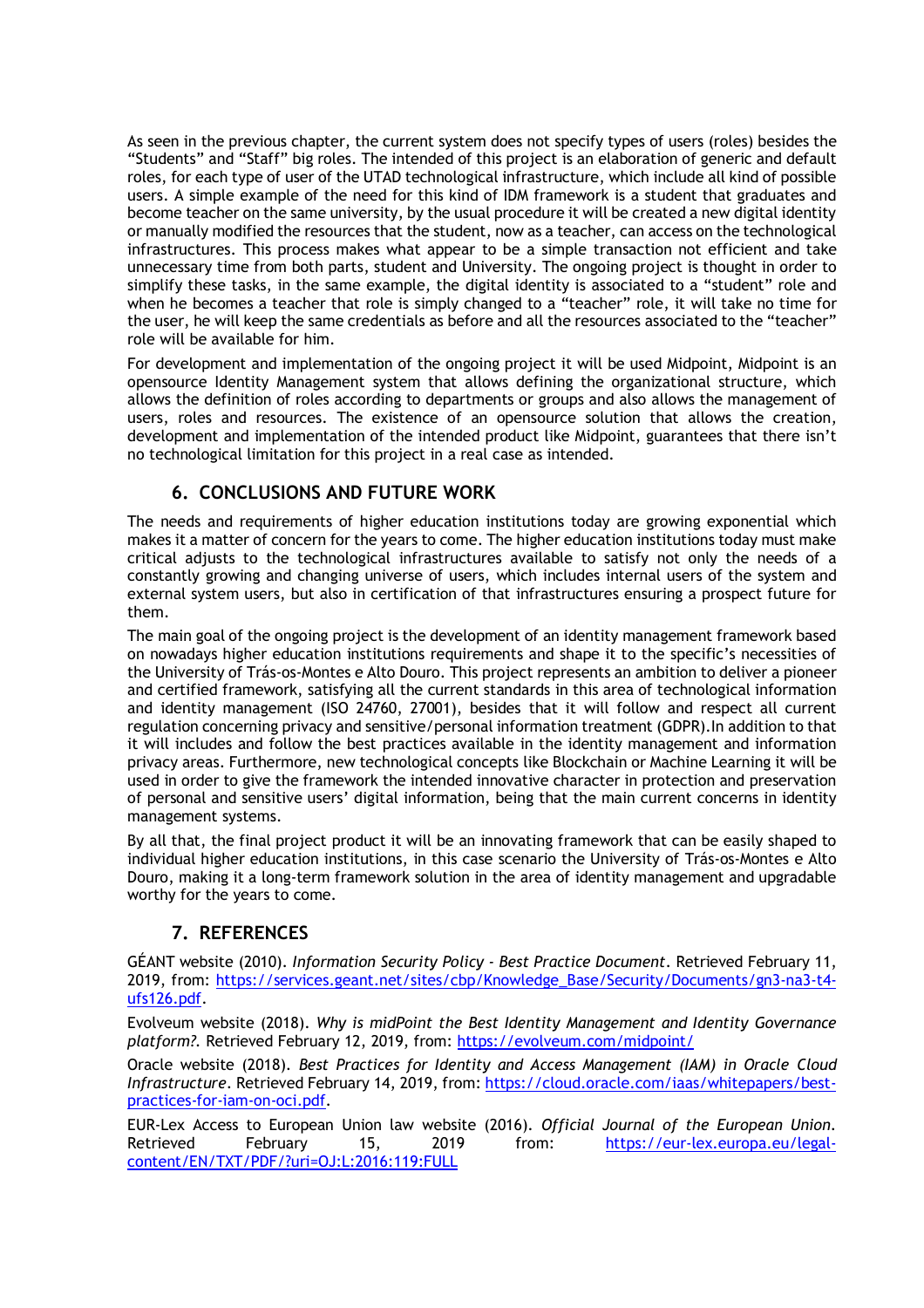International Organization for Standardization website (2011). *ISO/IEC 24760-1:2011(en)*

*Information technology — Security techniques — A framework for identity management — Part 1: Terminology and concepts.* Retrieved February 15, 2019 from: https://www.iso.org/obp/ui/#iso:std:iso-iec:24760:-1:ed-1:v1:en

Forbes website (2018). *How Blockchain Can Solve Identity Management Problems*. Retrieved February 17, 2019, from: https://www.forbes.com/sites/forbestechcouncil/2018/07/27/how-blockchain-cansolve-identity-management-problems/#470a57ed13f5

Arsénio Reis, Glória Fraga, Jorge Godinho Santos, Jorge Borges, Fernando Rodrigues, António Costa, Luis Barbosa, João Barroso, José Bulas Cruz, (2006)," Providing services for students - a project report". EUNIS – (European University Information Sytems), Tartu.

Costa António, Reis Arsénio, Vasconcelos Alberto, Santos Jorge, Borges Jorge , Barroso João, Cruz Bulas(2007)," University of Trás-os-Montes e Alto Douro Digital Identity Management – Project Report", EUNIS – (European University Information Sytems) Grenoble.

Rio-Costa A., Reis A., Borges J., Vasconcelos A., Santos J , Barroso J., Bulas-Cruz J (2009). "Providing Lifetime Services to Students – The case of the University of Trás-os-Montes e Alt Douro", EUNIS – (European University Information Sytems), Santiago de Compostela.

Rio-Costa A., Borges J., Reis A., Gonçalves R., Barroso J., (2011). "Providing University Federated Services at UTAD – A Project Report", EUNIS – (European University Information Sytems), Dublin.

Rio-Costa A., Borges J., Reis A., Vasconcelos A., Gonçalves R., Barroso J., (2011). "The University of Trás-os-Montes and Alto Douro e-learning shared federated services - A project report", EUNIS – (European University Information Sytems), Dublin.

Rio-Costa A., Ramiro G. (2011), "Serviços Federados em B2B -Uma proposta de investigação", CISTI'2011 - 6ª Conferência Ibérica de Sistemas e Tecnologias de Informação, Chaves, Portugal.

Gonçalo Cruz, Antonio Costa, Paulo Martins, Ramiro Gonçalves, Joao Barroso (2013); "Federation technology and Virtual Worlds for Learning: Research trends and opportunities towards identity federation"- 5th International Conference on Games and Virtual Worlds for Serious Applications (VS-GAMES), VS-GAMES. IEEE.

Goncalo Cruz, Antonio Costa, Paulo Martins, Ramiro Gonçalves, Joao Barroso (2015); "Toward Educational Virtual Worlds: Should Identity Federation Be a Concern?", Educations Technology Society, volume 18.

Frederico Branco; José Martins ; Ramiro Gonçalves ; Jose Bessa; Antonio Costa (2015), "A Decision Support Platform for IT Infrastructure Management The University of Tras-os-Montes e Alto Douro Services of Information and Communications Case Study"- 10Th Iberian Conference on Information Systems and Technologies (CISTI), Iberian Conference on Information Systems and Technologies. IEEE.

Jose Bessa, Frederico Branco, Antonio Costa, Jose Martins, Ramiro Goncalves (2016). "A Multidimensional Information System Architecture Proposal for Management Support in Portuguese Higher Education The University of Tras-os-Montes and Alto Douro Case Study". 11TH IBERIAN CONFERENCE ON INFORMATION SYSTEMS AND TECHNOLOGIES (CISTI), Iberian Conference on Information Systems and Technologies.

Jose Bessa, Frederico Branco, Antonio Rio Costa, Jose Martins,Ramiro Goncalves (2017). " Information Management Through a Multidimensional Information Systems Architecture: A University of Tras-os-Montes e Alto Douro Case Study". INTERNATIONAL JOURNAL OF TECHNOLOGY AND HUMAN INTERACTION.

#### **8. AUTHORS' BIOGRAPHIES**

António Costa – Is an ICT specialist at (UTAD), Vila Real, Portugal, and is responsible for the coordination the areas of core infrastructure and communications, computer security areas, datacentre, VoIP and communications networks. He collaborates in teaching on different degrees of computer courses, as well as in research, extension and development projects. Holds a degree in Electrical Engineering (specialization in Electronics, Instrumentation and Computation) and a postgraduate degree in engineering area. Currently, he is in the final research stage to complete the PhD